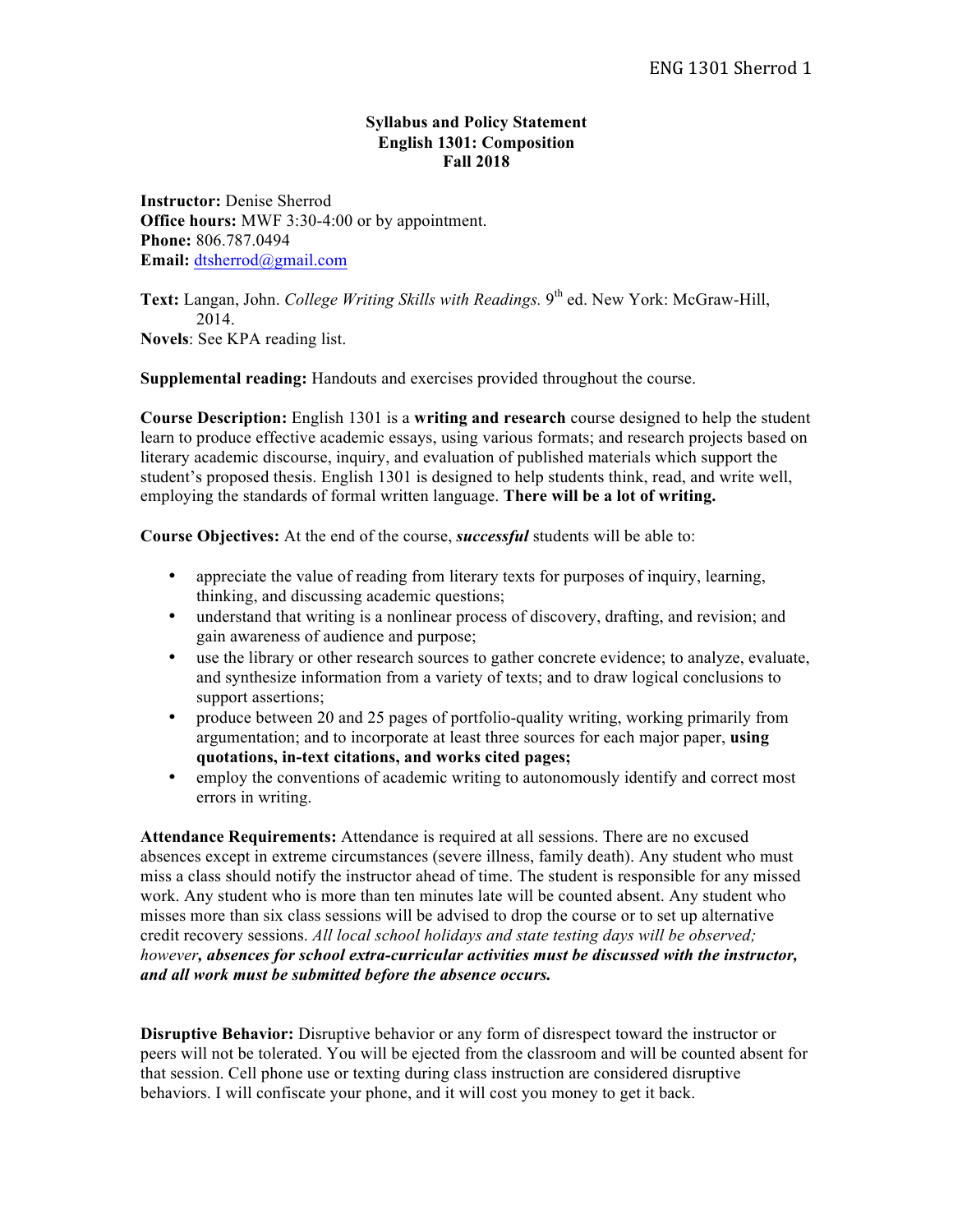**Plagiarism and Cheating:** Academic dishonesty is a serious matter. All submitted work is expected to be the result of the student's own thought, research, and self-expression. Plagiarism involves claiming work of others as one's own or borrowing words or ideas from others without acknowledging the source or giving credit. Submitted work that is plagiarized will earn a grade of F, which may result in failure of or expulsion from the course.

**Students with Disabilities:** Any student with physical, psychiatric, or learning disabilities who needs special accommodations should notify the KPA administration so that the appropriate arrangements can be made.

**Statement of Nondiscrimination:** This instructor will not discriminate on the basis of color, age, gender, ethnicity, national origin, race, religion, sexual orientation, or veteran status; nor will the instructor allow any form of discrimination from class members toward another student or students in class.

## Diversity Statement:

*In this class, the teacher will establish and support an environment that values and nurtures individual and group differences and encourages engagement and interaction. Understanding and respecting multiple experiences and perspectives will serve to challenge and stimulate all of us to learn about others, about the larger world, and about ourselves. By promoting diversity and intellectual exchange, we will not only mirror society as it is, but also model society as it should and can be.*

-South Plains General Catalog

**Grading Policy: All assignments are due on posted dates**. Late papers will be penalized 30 points for each late day. Letter grades on written work will be evaluated as A-superior; B-above average; C-average; D-poor; F-unacceptable. **Please note**: In college writing, C is considered an average paper. It may not have anything "wrong" with it; it simply does not go beyond average in form and/or content. **In other words, in order to earn an "A," your paper must be pretty impressive.** All letter grades will be converted to numerical grades at the end of the course.

Students should keep all returned, graded work for self-monitoring of progress and estimation of final grade outcome.

| • Major essays, tests, $&$ projects                         | 45%                   |  |
|-------------------------------------------------------------|-----------------------|--|
| • Intermediate grades (quizzes, shorter essays discussions) | 35%                   |  |
| • Basic grades (exercises, questions)                       | 20%                   |  |
| $\bullet$ Final                                             | 10% of semester grade |  |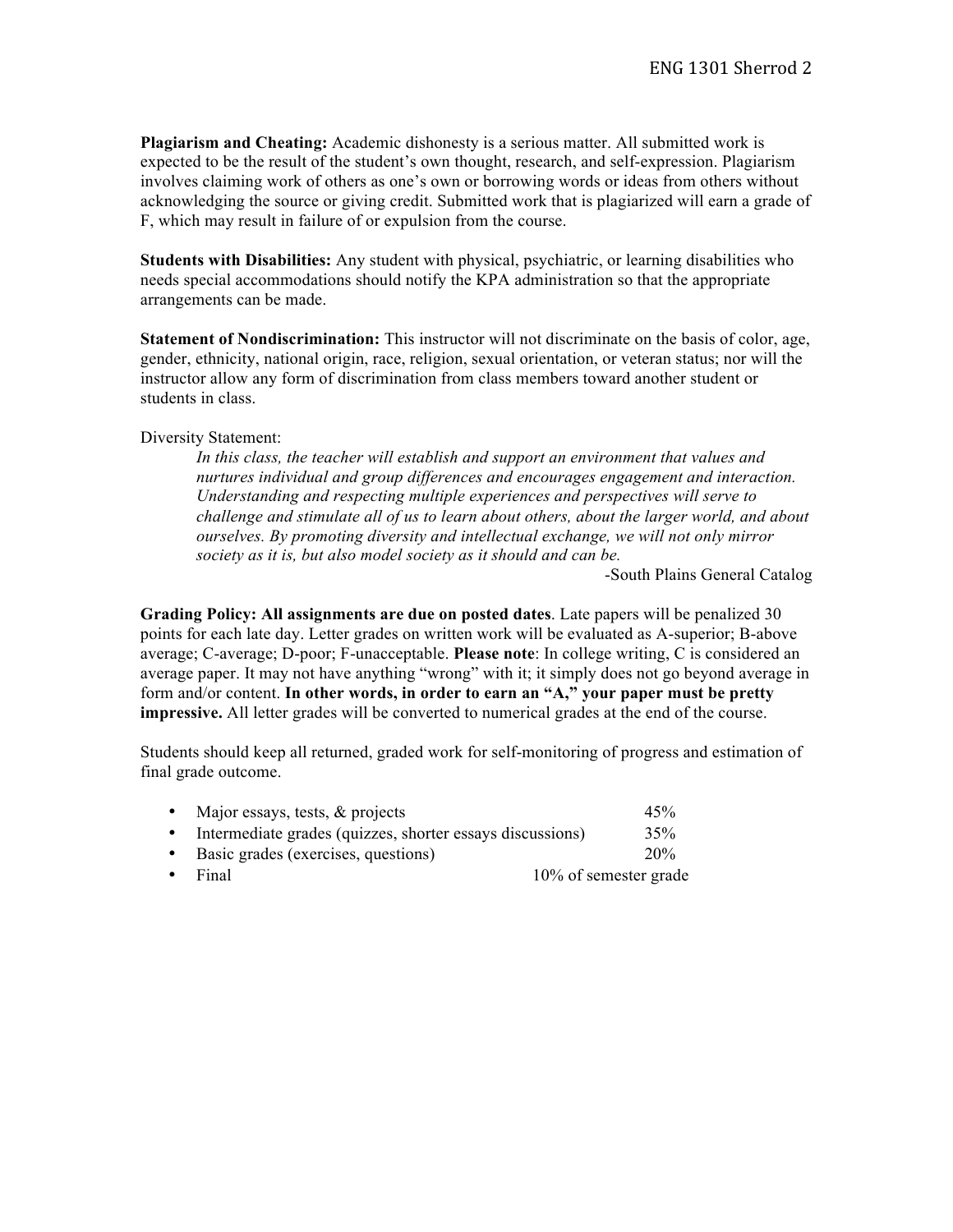Paper Format Policy: All papers must conform to MLA (Modern Language Association). 8<sup>th</sup> edition. All major writing assignments must be typed, double-spaced, in Times New Roman, 12 point format.

## **English 1301, Fall 2018 Calendar**

This is a tentative calendar for the course. Specific dates may need to be adjusted and are subject to change. Each week there will be extensive reading of professional writing examples and study of research and documentation methods.

Essays will be assigned on Mondays. Writing labs will be on Wednesdays of the next week. Rough drafts will be submitted for editing by email only and are due on the Tuesday prior to a writing lab. Final copies of essays will be due on the Monday following the writing lab.

Week 1: Aug. 20-Aug.24 Comp: MLA review/overview of changes. *College Writing Skills (CWS):* Ch. 1 & 2 and activities. Literature: Assign Summer Reading Project; begin *Paradise Lost (PL).* Assign Book I. Grammar: TPT Daily Activities; Weekly editing exercises

Week 2: Aug. 27-31 *CWS:* Ch. 3 & 4 and activities. Literature: *PL* Assign Book II*.* Summer Rdg. Project due. Grammar : TPT Daily Activities; Weekly editing exercises

Week 3: Sept. 3-7 (Labor Day—No class on Monday, the 4th) Comp: *College Writing Skills*—Ch. 5 & 6 and activities. Literature: PL: Assign Book III. Grammar: TPT Daily Activities; Weekly editing exercises

Week 4: Sept. 10-14 Comp: *CWS*

**DESCRIPTION:** Ch. 8

Read student essays and do activities. Read professional essay and activities. Assign first essay from topics on p. 198-200.

Begin descriptive essay. RD: Sept. 12; Lab on **Sept. 13**. **FC due on Sept. 18.** Literature: PL: Assign Book IV. Grammar: TPT Daily Activities; Weekly editing exercises

Week 5: Sept. 17-21—**Progress Reports go out.** Comp: **Begin Annotated Bibs**. *CWS*: **DESCRIPTIVE essay** (cont.) RD: Sept. 12; Lab on Sept. 13. Literature: Assign *PL* Book V. Grammar: TPT Daily Activities; Weekly editing exercises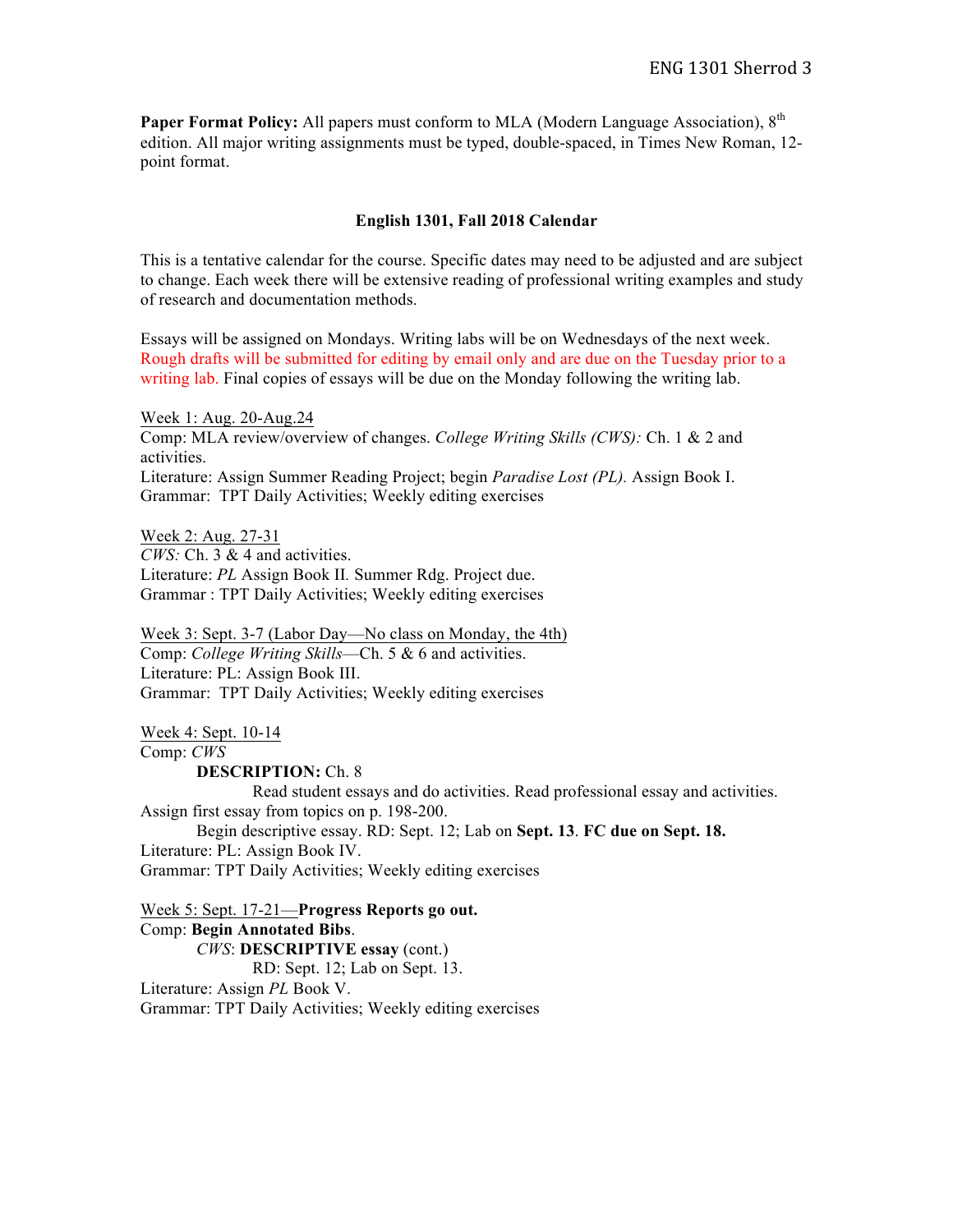Week 6: Sept. 24-28

Comp: *CWS:*

**NARRATIVE essay—Ch. 9.** Read student essays and do activities. Choose from topics on p. 217-221.

Begin narrative essay. **RD**—Sept. 26. **Lab on Sept. 27. FC**—Oct. 2. Literature: Assign PL Book VI. Grammar: TPT Daily Activities; Weekly editing exercises.

Week 7: Oct. 1-5 *CWS:* 

**NARRATIVE** (cont.) **FC of narrative essay due \_\_\_\_\_.** Literature: Assign PL Book VII. Grammar: TPT Daily Activities; Weekly editing exercises **Begin Annotated Bibs--due Dec. 5.**

Week 8: Oct. 8-12

*CWS:* **COMPARISON/CONTRAST Essay—**Ch. 13. **RD**—Oct. 10. **Lab on Oct. 11. FC—**Oct.16 Literature: Assign PL Book VIII. Grammar: Weekly editing and vocabulary exercises

Week 9: Oct. 15-19 (End of KPA  $1<sup>st</sup>$  9 Weeks) *CWS*: **Comp/Contr. essay** (cont.) **FC of comp./contr. due Oct. 16.** Literature: Review and Test over *PL so far* and CWS, Ch. 1-3 (mid-term). Assign Book IX in PL.

Week 10: Oct. 22-26 (KPA  $2<sup>nd</sup>$  9 Weeks begins) *CWS:* **ARGUMENTATION, CH. 16.** Read student essays and professional essay. RD: Oct. 31; **Lab: NOV. 1; FC: NOV. 6.** Literature: Assign PL Book X. Grammar: Weekly editing & vocab. exercises

Week 11: Oct. 29-Nov. 2 *CWS:* **CH. 21** "Using the Library and the Internet **& CH. 22,** "Writing a Research Paper." Literature: Assign Book XI in PL. Grammar: TPT Daily Activities; Weekly editing exercises **Annotated Bibs due Dec. 5.**

Week 12: Nov. 5-9 *CWS:* Cont. Ch. 22, Research Papers**. Find a subject to research and argue. FC due Nov. 27** Literature: Assign Book XII in PL. Grammar: Weekly editing & vocab. exercises

Week 13: Nov. 12-16 *CWS:* Continue research essays: RD: Nov. 14; Lab on Nov. 15, FC due Nov. 27. Literature: Discussion of PL. Grammar: Weekly editing & vocab. exercises **Annotated Bibs due Dec. 5. (Two weeks after Thanksgiving!)**